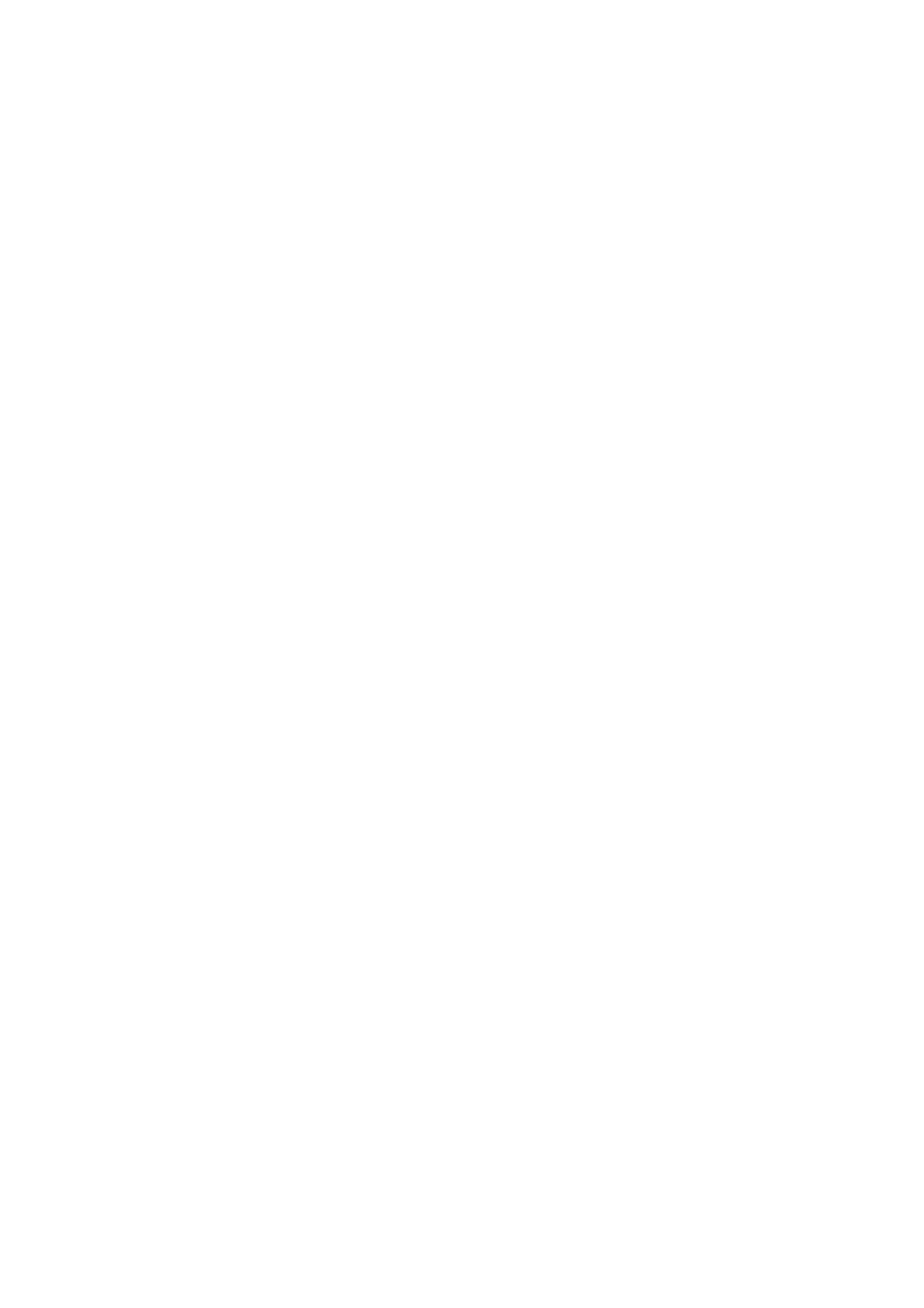# $\mathbf{E}$  2

#### 1. Introduction

One of the main models for describing strongly correlated electron systems is the Hubbard model and it's extensions and modifications. The model is often generalized by introducing of additional degrees of freedom. In particular, it is supposed that interaction of electrons with <sup>a</sup> lattice vibrations is important for describing high-temperature superconductors [1] and proton-electron interaction in molecular and crystalline systems with hydrogen bonds [2]. Because anharmonicity in such <sup>a</sup> systems is principally local, it can be considered by using pseudospin formalism. Important particular case of anharmonic vibrations is local potential with two minima, which corresponds to absolute pseudospin value <sup>1</sup>/<sup>2</sup>. The pseudospin-electron model (PEM) [3] is generalization of the Hubbard model which includes pseudospins with absolute value <sup>1</sup>/<sup>2</sup>.

The Hamiltonian of the model has the following form:

$$
H = \sum_{i} H_i + H_t + H_{ss}, \tag{1.1}
$$

$$
H_t = \sum_{i,j,\sigma} t_{ij} a_{i\sigma}^{\dagger} a_{j\sigma}, \qquad (1.2)
$$

$$
H_{ss} = -\frac{1}{2} \sum_{i,j} J_{ij} S_i^z S_j^z,
$$
\n(1.3)

$$
H_i = U n_{i\uparrow} n_{i\downarrow} + g n_i, S_i^z - h S_i^z - \Omega S_i^x - \mu n_i,
$$
 (1.4)

where  $H_i$  is the single-site Hamiltonian,  $H_t$  is electron transfer and  $H_{ss}$ is direct pseudospin-pseudospin interaction.  $n_{i\sigma} = a_{i\sigma}^{\dagger} a_{j\sigma}$  is the  $\sigma$ -spin electron number operator,  $gn_i S_i^z$  represents interaction with the anharmonic mode (pseudospin). U is Coulomb repulsion of the electrons at one site.  $\Omega S_i^x$  describes tunneling splitting of vibration mode and  $hS_i^z$  is asymmetry of the anharmonic potential.

PEM was investigated in many special cases. Among them are:

- <sup>a</sup> model with the inclusion of the direct pseudospin-pseudospininteraction (but without electron transfer  $(t_{ij} = 0)$ ) [4,5]
- PEM in the case of absence of the direct pseudospin-pseudospininteraction  $(J_{ij} = 0)$ , when pseudospins interact through the electron subsystem [6].

Special attention was paid to electron spectra [7], the pseudospin and collective dynamics [8], effective electron-electron interaction [9], correlation functions  $(\langle S^zS^z \rangle, \langle S^z n \rangle, \langle nn \rangle)$ , possibility of the phase separation

and charge-ordered <sup>p</sup>hases [6]. Phase transitions between states with different electron concentrations and with different pseudospin orientationswere also studied.

In the case of direct pseudospin-pseudospin interaction PEM is investigated mainly within the mean field approximation (MFA) [4] and the transfer matrixes formalism [5]. PEM without direct pseudospinpseudospin is investigated using generalized random <sup>p</sup>hase approximation (GRPA) [10] and dynamic mean-field theory (DMFT) [11]. Manyspecial cases of such modification of PEM were studied:

- simplified PEM with  $U = 0$  and  $\Omega = 0$  or  $\Omega \neq 0$  [8,12],
- a model with the infinitely large Coloumb interaction  $U \to \infty$  [13, 14] 14]
- PEM with  $\Omega \neq 0$  but symmetric anharmonic potential  $h = 0$  [7],
- two-sublattice PEM [15].

The simplified PEM  $(U = 0 \text{ and } \Omega = 0)$  corresponds to the Falicov- Kimball (FK) model but differ in thermodynamic equilibrium conditions<sup>1</sup> [11].

 This paper presents investigation of the PEM with tunneling splitting of levels without direct pseudospin-pseudospin interaction. Generalization of dynamical mean-field method for systems with correlated hopping was applied to the investigation of the model. Within the alloy-analogy approximation the numerical investigations were conducted and electron spectrum was calculated. The dependences of the electron concentrations and average pseudospin values on chemical potential, asymmetry fieldand tunneling probability were obtained.

Special attention was paid to the <sup>p</sup>hase transition to the ferromagnetic state with the change of chemical potential and temperature. Differentaspects of possibility of ferromagnetism in PEM model were analyzed.

### 2. Analysis of the Hamiltonian

In the case of narrow bands  $(t \ll U)$  and absence of the direct pseudospin-pseudospin interaction, the single-site Hamiltonian (1.4)<sup>p</sup>lays <sup>a</sup> role of an initial approximation, so it is useful to introduce the

 $1S^z = const$  for the FK model and  $h = const$  for the PEM.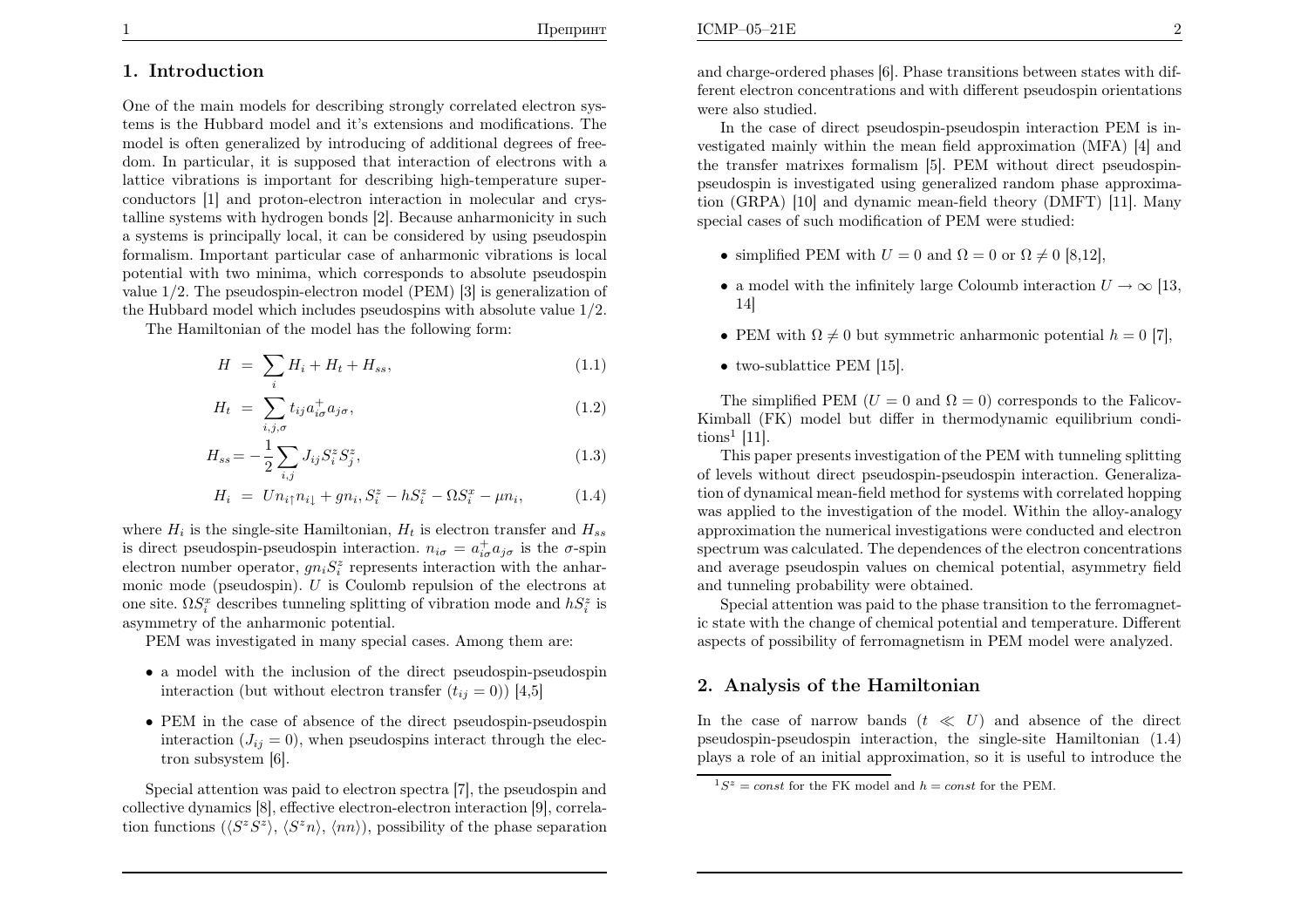Hubbard operators  $X_i^{RS} \equiv |i, R\rangle\langle i, S|$  which acts in the space spanned by the state vectors, defined as:

$$
|i, p\rangle = |n_{i\uparrow}, n_{i\downarrow}, S_i^z\rangle. \tag{2.1}
$$

Then single-site Hamiltonian  $H_i$  can be expressed as [16]:

$$
H_i = \sum_{p=1}^{4} \lambda_p X_i^{pp} - \frac{\Omega}{2} \sum_{p=1}^{4} (X_i^{p\tilde{p}} + X_i^{\tilde{p}p}),
$$
 (2.2)

where:

$$
\lambda_{1,\tilde{1}} = \pm \frac{h}{2}, \ \lambda_{2,\tilde{2}} = -2\mu + U \pm (g - \frac{h}{2}), \ \lambda_{3,\tilde{3}} = \lambda_{4,\tilde{4}} = -\mu \pm (g - h). \tag{2.3}
$$

This Hamiltonian is diagonal for  $\Omega = 0$  (no tunneling splitting of the vibrational modes). For  $\Omega \neq 0$  we can diagonalize it by using following unitary transformation [16]:

$$
\begin{pmatrix}\n|R\rangle \\
|\tilde{R}\rangle\n\end{pmatrix} = \begin{pmatrix}\n\cos(\phi_r) & \sin(\phi_r) \\
-\sin(\phi_r)\cos(\phi_r)\n\end{pmatrix} \begin{pmatrix}\n|r\rangle \\
|\tilde{r}\rangle\n\end{pmatrix},
$$
\n(2.4)

where:

$$
\cos(2\phi_r) = \frac{n_r g - h}{\sqrt{(n_r g - h)^2 + \Omega^2}}; \quad \sin(2\phi_r) = \frac{\Omega}{\sqrt{(n_r g - h)^2 + \Omega^2}}.
$$
 (2.5)

Then we have:

$$
H_i = \sum_p \lambda_p X_i^{pp} \tag{2.6}
$$

and

$$
\lambda_{r,\tilde{r}} = U\delta_{r,2} - \mu n_r \pm \frac{1}{2}\sqrt{(n_r g - h)^2 + \Omega^2}.
$$
 (2.7)

Here  $n_r$  denotes number of electrons for state  $r : n_1 = 0, n_2 = 2, n_3 = 1$ ,  $n_4 = 1$ ;  $n_r = n_{\tilde{r}}$ . After transformation (2.4) Hubbard operators are also transformed:

$$
\begin{pmatrix} X^{RS} + X^{\tilde{R}\tilde{S}} \\ X^{R\tilde{S}} - X^{\tilde{R}S} \end{pmatrix} = \begin{pmatrix} \cos(\phi_r - \phi_s) - \sin(\phi_r - \phi_s) \\ \sin(\phi_r - \phi_s) & \cos(\phi_r - \phi_s) \end{pmatrix} \begin{pmatrix} X^{rs} + X^{\tilde{r}\tilde{s}} \\ X^{r\tilde{s}} - X^{\tilde{r}s} \end{pmatrix}, (2.8)
$$

$$
\begin{pmatrix} X^{RS} - X^{\tilde{R}\tilde{S}} \\ X^{R\tilde{S}} + X^{\tilde{R}S} \end{pmatrix} = \begin{pmatrix} \cos(\phi_r + \phi_s) & \sin(\phi_r + \phi_s) \\ -\sin(\phi_r + \phi_s) & \cos(\phi_r + \phi_s) \end{pmatrix} \begin{pmatrix} X^{rs} - X^{\tilde{r}\tilde{s}} \\ X^{r\tilde{s}} + X^{\tilde{r}s} \end{pmatrix}. (2.9)
$$

In the new basis total Hamiltonian can be written as:

$$
H = \sum_{i} \sum_{r} \lambda_{r} X_{i}^{rr} + \sum_{ij} \sum_{\sigma} t_{ij\sigma} a_{i\sigma}^{+} a_{j\sigma}.
$$
 (2.10)

Here creation (destruction) operators are defined as:

$$
a_{\sigma}^{+} = \sum_{mn} A_{mn}^{\sigma} X_i^{mn}, \qquad a_{\sigma} = \sum_{mn} A_{mn}^{\sigma} X_i^{nm}, \qquad (2.11)
$$

where:

$$
A_{41}^{\dagger} = A_{4\bar{1}}^{\dagger} = \cos(\phi_{41}), \quad A_{23}^{\dagger} = A_{\bar{2}\bar{3}}^{\dagger} = \cos(\phi_{23}), A_{41}^{\dagger} = -A_{4\bar{1}}^{\dagger} = \sin(\phi_{41}), \quad A_{23}^{\dagger} = -A_{2\bar{3}}^{\dagger} = \sin(\phi_{23}), A_{31}^{\dagger} = A_{\bar{3}\bar{1}}^{\dagger} = \cos(\phi_{31}), \quad A_{24}^{\dagger} = A_{\bar{2}\bar{4}}^{\dagger} = -\cos(\phi_{24}), A_{31}^{\dagger} = -A_{3\bar{1}}^{\dagger} = \sin(\phi_{31}), \quad A_{24}^{\dagger} = -A_{2\bar{4}}^{\dagger} = -\sin(\phi_{24}),
$$
\n(2.12)

and all other are equal to zero. Here the designation  $\phi_{pq} = \phi_p - \phi_q$  is used.

 One can see, that for the diagonalized Hamiltonian, hopping integral value depends on states of neighboring lattice sites. Hopping of that kind is called correlated hopping and can be dealed with using matrix representations of all quantities [17]. In our case, hopping term can berewritten in the following way:

$$
H_t = \sum_{ij} \sum_{\sigma} t_{ij\sigma} a^+_{i\sigma} a_{j\sigma}, \qquad (2.13)
$$

$$
t_{ij\sigma}a_{i\sigma}^+a_{j\sigma} = \left( (Y_{i\tau(\sigma)}^1)^+, (Y_{i\tau(\sigma)}^2)^+, (Y_{i\tau(\sigma)}^3)^+, (Y_{i\tau(\sigma)}^4)^+ \right) \hat{t}_{ij\sigma} \begin{pmatrix} Y_{i\tau(\sigma)}^1 \\ Y_{i\tau(\sigma)}^2 \\ Y_{i\tau(\sigma)}^3 \\ Y_{i\tau(\sigma)}^4 \end{pmatrix},
$$
\n(2.14)

where:

$$
Y_{i\tau(\uparrow)}^1 = X_{i\tau}^{14} + X_{i\tau}^{\tilde{1}4}, \quad Y_{i\tau(\uparrow)}^2 = X_{i\tau}^{14} - X_{i\tau}^{\tilde{1}4},
$$
  
\n
$$
Y_{i\tau(\uparrow)}^3 = X_{i\tau}^{32} + X_{i\tau}^{32}, \quad Y_{i\tau(\uparrow)}^4 = X_{i\tau}^{32} - X_{i\tau}^{32},
$$
  
\n
$$
Y_{i\tau(1)}^1 = X_{i\tau}^{13} + X_{i\tau}^{\tilde{1}3}, \quad Y_{i\tau(1)}^2 = X_{i\tau}^{13} - X_{i\tau}^{\tilde{1}3},
$$
  
\n
$$
Y_{i\tau(1)}^3 = X_{i\tau}^{42} + X_{i\tau}^{\tilde{4}2}, \quad Y_{i\tau(1)}^4 = X_{i\tau}^{42} - X_{i\tau}^{\tilde{4}2},
$$

and the designation  $X_{i\tau}^{pq} \equiv X_i^{pq}(\tau)$  was used.

The correlated hopping matrix for the model is:

$$
\hat{t}_{ij\sigma} = t_{ij} \left( \gamma_{\sigma}^T \otimes \gamma_{\sigma} \right), \tag{2.15}
$$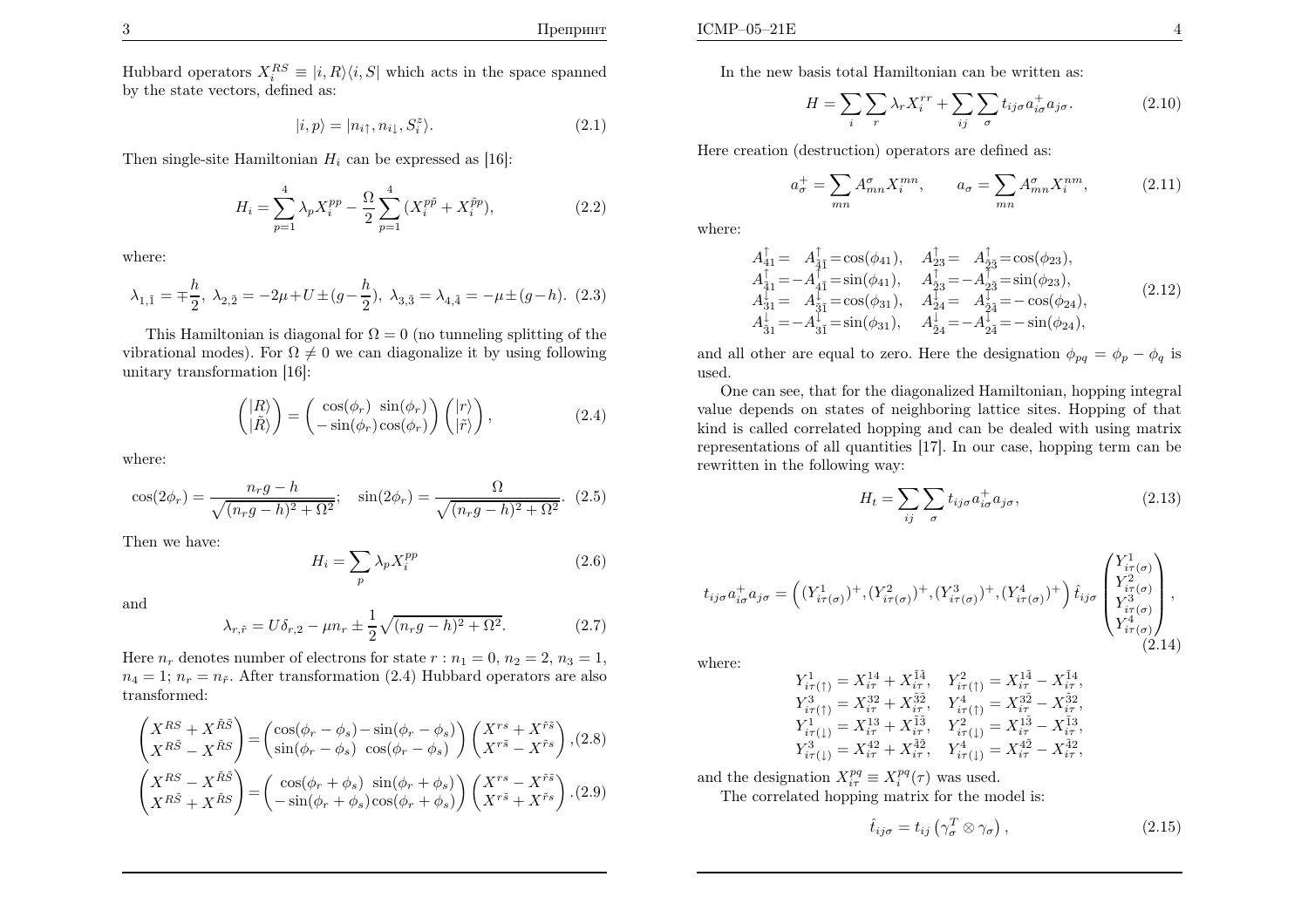$$
\gamma_1 = (\cos \phi_{41}, \sin \phi_{41}, \cos \phi_{23}, \sin \phi_{23}), \n\gamma_1 = (\cos \phi_{31}, \sin \phi_{31}, -\cos \phi_{24}, -\sin \phi_{24}).
$$

So, one can see that correlated hopping, introduced by tunneling splitting is simple enough, because rank of direct product of vectors isalways equa<sup>l</sup> to one:

$$
rank(\gamma_{\sigma}^T \otimes \gamma_{\sigma}) = 1. \tag{2.16}
$$

## 3. Temperature Green Functions. Perturbation theory in terms of electronic hopping

Investigation of the model is performed using temperature Green functions.

Single-site Hamiltonian (1.4) was selected as <sup>a</sup> zero-order Hamiltonian. Thus statistical operator can be written as:

$$
\hat{\rho} = e^{-\beta \hat{H_0}} \hat{\sigma}(\beta), \tag{3.1}
$$

where

$$
\hat{\sigma}(\beta) = T \exp \left\{ -\int_0^\beta d\tau \int_0^\beta d\tau' \sum_{ij\sigma} t_{ij\sigma} (\tau - \tau') a_{i\sigma}^+(\tau) a_{j\sigma}(\tau') \right\},
$$
  
\n
$$
H_0 = \sum_i H_i.
$$
\n(3.2)

For the grand canonical potential functional we have:

$$
\Omega = -\frac{1}{\beta} \ln \operatorname{Sp} \hat{\rho} = \Omega_0 - \frac{1}{\beta} \ln \langle \hat{\sigma}(\beta) \rangle_0, \tag{3.3}
$$

$$
\Omega_0 = -\frac{1}{\beta} \ln \operatorname{Sp} e^{-\beta H_0}.
$$
\n(3.4)

So we can define single-electron Green's function as:

$$
G_{ij\sigma}(\tau - \tau') = -\langle Ta_{i\sigma}(\tau)a_{j\sigma}^{+}(\tau')\rangle = \frac{\delta\Omega}{\delta t_{ji\sigma}(\tau' - \tau)},
$$
(3.5)

and mean values are

$$
\langle n \rangle = \frac{1}{N} \sum_{i\sigma} \langle n_{i\sigma} \rangle = -\frac{1}{N} \frac{d\Omega}{d\mu},\tag{3.6}
$$

$$
\langle S^z \rangle = \frac{1}{N} \sum_{i} \langle S_i^z \rangle = -\frac{1}{N} \frac{d\Omega}{dh},\tag{3.7}
$$

$$
\langle S^x \rangle = \frac{1}{N} \sum_{i} \langle S_i^x \rangle = -\frac{1}{N} \frac{d\Omega}{d\Omega_H}.
$$
 (3.8)

Here mean values are define by

$$
\langle \ldots \rangle = \frac{1}{Z} \operatorname{Sp}(\ldots \hat{\rho}),\tag{3.9}
$$

$$
Z = \mathrm{Sp}\,\hat{\rho},\tag{3.10}
$$

or

$$
\langle \ldots \rangle = \frac{1}{\langle \hat{\sigma}(\beta) \rangle_0} \langle \ldots \hat{\sigma}(\beta) \rangle_0 = \langle \ldots \hat{\sigma}(\beta) \rangle_{0c}, \tag{3.11}
$$

where

$$
\langle \ldots \rangle_0 = \frac{1}{Z_0} \operatorname{Sp}(\ldots e^{-\beta H_0}),\tag{3.12}
$$

$$
Z_0 = \text{Sp} \, e^{-\beta H_0}.
$$
\n(3.13)

Let us introduce corresponding matrix Green functions<sup>2</sup> and other quantities  $[17]$ . According to  $(2.13)$ ,  $(2.14)$  and  $(2.15)$  matrix form of Green's function  $\hat{G}_{ij,\sigma}(\tau-\tau')$  is defined as:

$$
\hat{G}^{\mu\nu}_{ij,\sigma}(\tau-\tau') = \beta \frac{\delta\Omega}{\delta \hat{t}^{\nu\mu}_{ij,\sigma}(\tau-\tau')},\tag{3.14}
$$

where  $\mu$ ,  $\nu$  are matrix indices. Then total Green's function (3.5) is equal to:

$$
G_{\sigma} = \text{Sp}\left(\frac{d\hat{t}_{\sigma}}{dt_{\sigma}}\hat{G}_{\sigma}\right) = \text{Sp}\left(\left(\gamma_{\sigma}^T \otimes \gamma_{\sigma}\right)\hat{G}_{\sigma}\right) = \gamma_{\sigma}\hat{G}_{\sigma}\gamma_{\sigma}^T. \tag{3.15}
$$

According to  $(2.14)$  and using  $(3.14)$  we can write elements of the  $4 \times 4$ matrix Green's function:

$$
G_{ij,\sigma}^{\mu\nu}(\tau - \tau') = -\langle T_{\tau} Y_{i\tau(\sigma)}^{\mu} \left( Y_{j\tau'(\sigma)}^{\nu} \right)^{+} \rangle. \tag{3.16}
$$

It is obvious, that for each matrix element of Green's function we will have sum of T–products of Hubbard operators like $\langle T_{\tau} X_i^{pq}(\tau) X_{i'}^{p'q'}(\tau') X_{i_1}^{p_1q_1}(\tau_1) X_{i'}^{p'_1q'_1}(\tau'_1) \ldots \rangle_0$ . We can calculate them by the consecutive pairing according to the corresponding Wick's theo- $\frac{p'q'}{i'}(\tau$  $^{\prime})X_{i_{1}}^{p_{1}q_{1}}(\tau_{1})X_{i_{1}^{\prime}}^{p_{1}}$  $\frac{p'_1q'_1}{i'_1}(\tau$  $\langle 1 \rangle \ldots \rangle_0$ . We can calculate them by rem [18]. Zero-order Green functions, which corresponds to (3.16) are explicitly defined in appendix A.

<sup>&</sup>lt;sup>2</sup>Related to correlated hopping.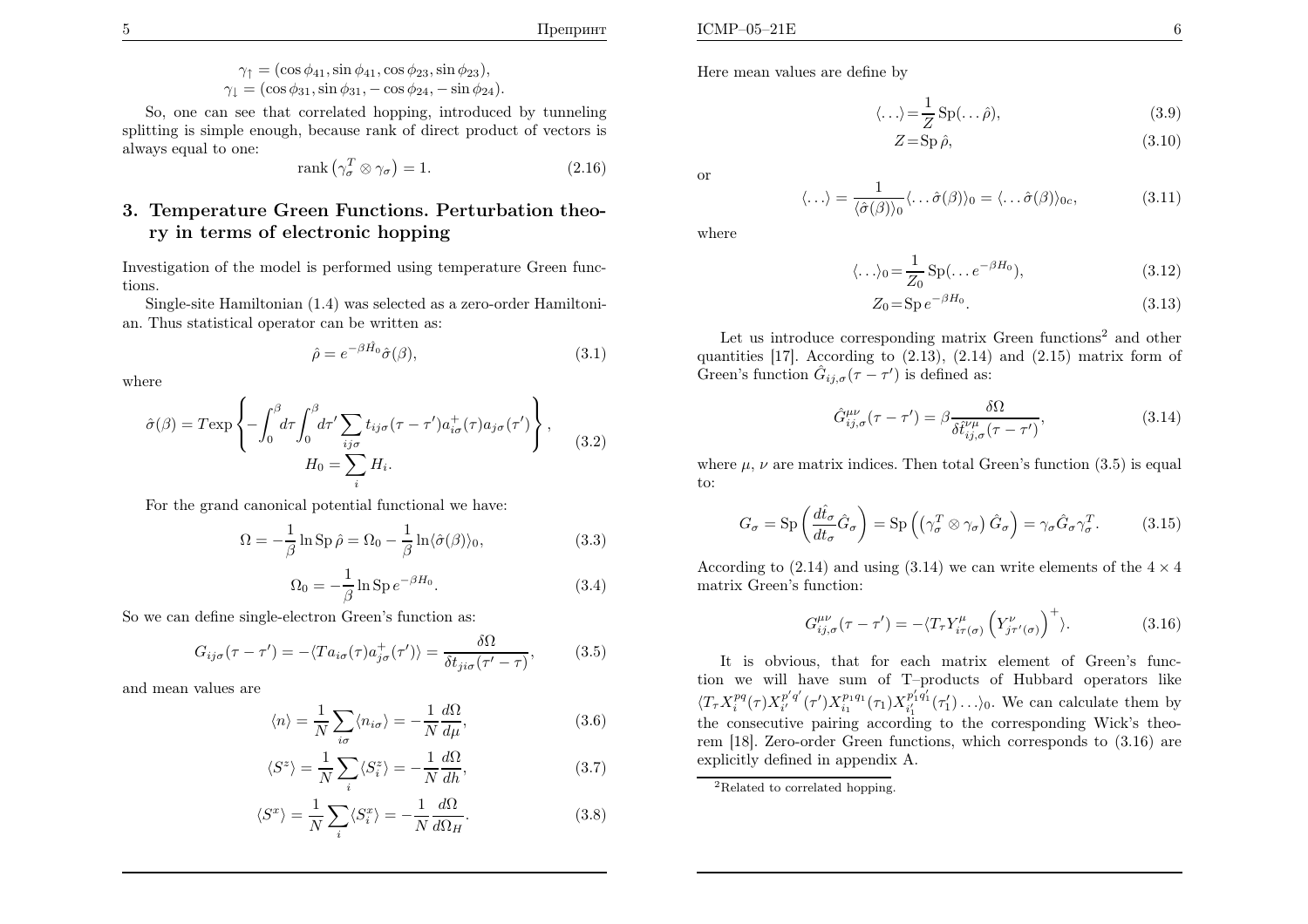#### 4. Dynamical mean field theory of correlated hopping

Because only limited number of lattice models can be solved exactly, one must use some approximations to describe model behavior. Dynamical Mean-Field Theory (DMFT), which is exact in the limit of infinite spatial dimensions  $d \to \infty$ , is one of the most popular approaches [19]. The DMFT is based on local (single-site) nature of the self-energy in the limit $d \rightarrow \infty$ . But, for systems with correlated hopping self-energy becomes unlocal [20], so it is necessary to modify standard DMFT approach. Let us recall that self-energy appears in the Dyson equation for the one-electron Green's function, and represents many-electron interactions, which are taken into account as perturbations. There is another natural approach — perturbation theory over electron hopping  $t_{ij\sigma}$ . In this case fundamental equation for the one-electron Green's function is the Larkinequation [17]:

$$
\hat{G}_{\mathbf{k}\sigma}(\omega) = \hat{\Xi}_{\mathbf{k}\sigma}(\omega) + \hat{\Xi}_{\mathbf{k}\sigma}(\omega)\hat{t}_{\mathbf{k}\sigma}\hat{G}_{\mathbf{k}\sigma}(\omega),
$$
(4.1)

where  $\Xi_{ij}(\omega)$  is an irreducible part of the Green's function that can not be divided into parts by cutting one hopping line. Formal solution of Larkin equation gives us the Larkin representation of the Green function:

$$
\hat{G}_{\mathbf{k}}(\omega) = \left[1 - \hat{\Xi}_{\mathbf{k}}(\omega)\hat{t}_{\mathbf{k}}\right]^{-1} \hat{\Xi}_{\mathbf{k}}(\omega) = \left[\hat{\Xi}_{\mathbf{k}}^{-1}(\omega) - \hat{t}_{\mathbf{k}}\right]^{-1}.
$$
 (4.2)

It was shown in [21], that  $\Xi_{ij}(\omega)$  is local in the  $d \to \infty$  limit<sup>3</sup>:

$$
\Xi_{\sigma}(\omega_n, \mathbf{k}) = \Xi_{\sigma}(\omega_n),\tag{4.3}
$$

and this statement is more genera<sup>l</sup> than the one about the local natureof the self-energy [17].

Such matrix representation allows to reformulate the Dynamical Mean-Field Theory of the systems with correlated hopping in the terms of local quantities. Equivalency of the irreducible part  $\hat{\Xi}_{\sigma}(\omega)$  for the lattice problem and the single-impurity problem leads to the followingequation for coherent potential  $J_{\sigma}(\omega)$  [17]:

$$
\frac{1}{N} \sum_{\mathbf{k}} \left[ \hat{\Xi}_{\sigma}^{-1}(\omega) - \hat{t}_{\mathbf{k}\sigma} \right]^{-1} = \left[ \hat{\Xi}_{\sigma}^{-1}(\omega) - \hat{J}_{\sigma}(\omega) \right]^{-1} = \hat{G}_{imp,\sigma}(\omega), \quad (4.4)
$$

<sup>3</sup>when hopping integral is scaled by  $t_{ij} \rightarrow \frac{t_{ij}}{\sqrt{d}}$  in order to obtain finite density of states.

which is the matrix generalization of the Brandt-Mielsch [22] equation for the auxiliary Kadanoff-Baym field. Right side of (4.4) is the Larkin representation of the single-site Green's function  $\hat{G}_{imp,\sigma}(\omega)$  for the singleimpurity problem with statistical operator:

$$
\hat{\rho} = e^{-\beta \hat{H_0}} T \exp \left\{ -\int_0^\beta d\tau \int_0^\beta d\tau' \sum_{ij\sigma} J_\sigma(\tau - \tau') a_\sigma^+(\tau) a_\sigma(\tau') \right\}.
$$
 (4.5)

The grand canonical potential of the lattice in terms of the quantitiesfor the impurity model [17] is:

$$
\frac{\Omega_{lat}}{N} = \Omega_{imp} - \frac{1}{\beta} \sum_{\nu} \left\{ \frac{1}{N} \sum_{\mathbf{k},\sigma} \ln \det \left[ 1 - \hat{\Xi}_{\sigma} (i\omega_{\nu}) \hat{t}_{\mathbf{k}\sigma} \right] - \ln \det \left[ 1 - \hat{\Xi}_{\sigma} (i\omega_{\nu}) \hat{J}_{\sigma} (i\omega_{\nu}) \right] \right\}, \quad (4.6)
$$

where  $\Omega_{imp}$  is the grand canonical potential for the impurity model.  $\Omega_{imp}$  can be calculated by applying Wick's theorem, but now we have averages of the products of diagonal Hubbard operators at the same site, so we can multiply them and reduce their product to <sup>a</sup> single Hubbardoperator. Finally we get [18]:

$$
\Omega_{imp} = -\frac{1}{\beta} \ln \sum_{p} e^{-\beta \Omega_{(p)}},\tag{4.7}
$$

where  $\Omega_{(p)}$  is grand canonical potential for subspace  $|p\rangle$ . Now we can find single-electron Green's function for impurity model by:

$$
\hat{G}_{imp,\sigma}(i\omega_n) = \frac{\delta\Omega_{imp}}{\delta\hat{J}_{\sigma}(i\omega_n)} = \sum_p w_p \hat{G}_{\sigma(p)}(i\omega_n),\tag{4.8}
$$

$$
\hat{G}^{\mu\nu}_{\sigma(p)}(i\omega_n) = \frac{\delta\Omega_{(p)}}{\delta\hat{J}^{\nu\mu}_{\sigma}(i\omega_n)}\tag{4.9}
$$

where  $\hat{G}^{\mu\nu}_{\sigma(p)}(i\omega_n)$  are single-electron Green's functions for subspaces characterized by the statistical weights

$$
w_p = \frac{e^{-\beta \Omega_{(p)}}}{\sum_q e^{-\beta \Omega_{(q)}}}.\tag{4.10}
$$

As <sup>a</sup> result single-site (impurity) problem naturally splits into eight subspaces  $|p\rangle = |1\rangle, \dots |4\rangle$  (see also [18]). We also can introduce an irreducible parts of Green's functions in subspaces  $\hat{\Xi}_{\sigma(p)}(i\omega_n)$  by

$$
\hat{G}_{\sigma(p)}(i\omega_n) = \left[\hat{\Xi}_{\sigma(p)}^{-1}(i\omega_n) - \hat{J}_{\sigma}(i\omega_n)\right]^{-1}.
$$
\n(4.11)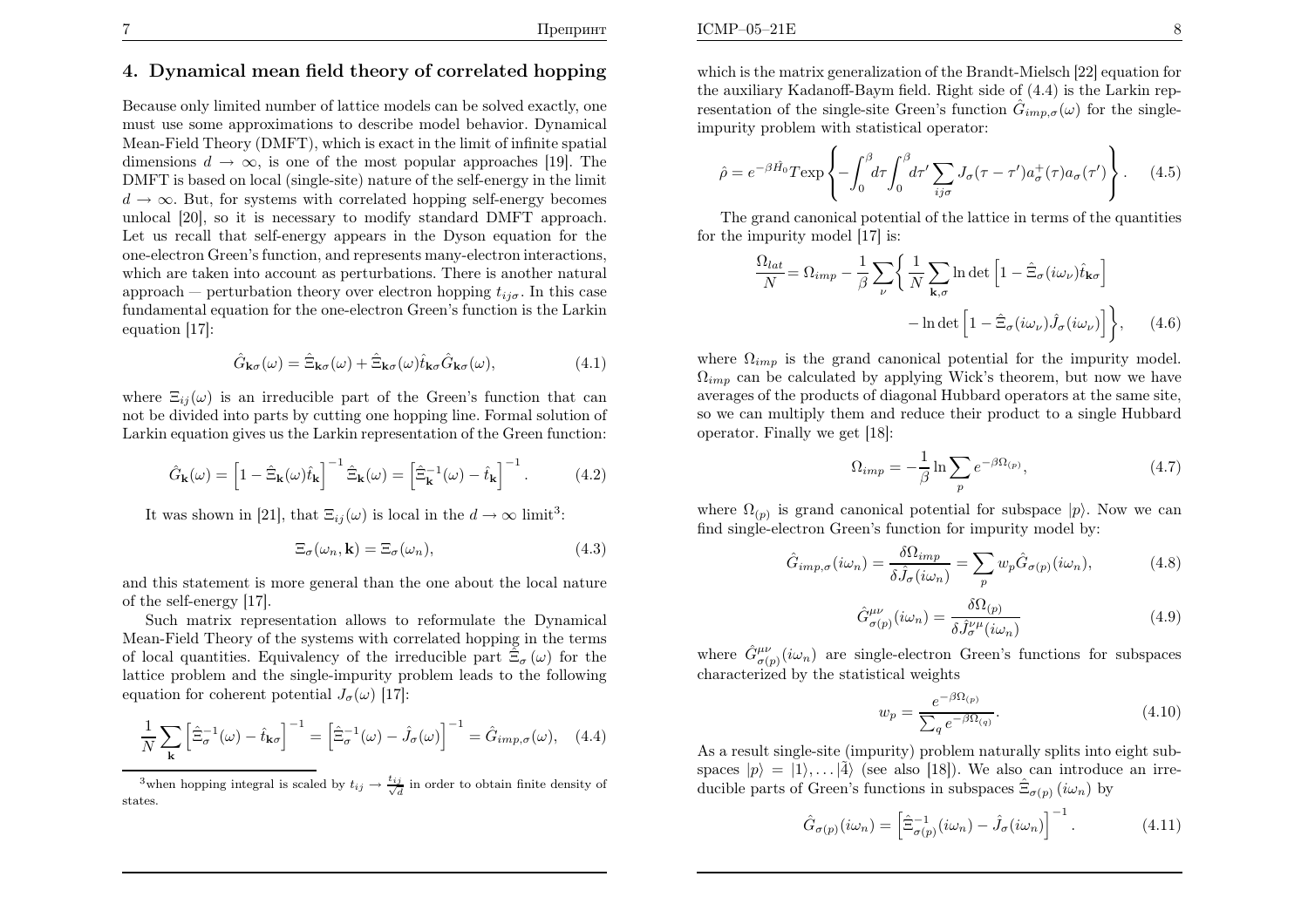$\mathbf{E}$  10

Because matrix of electron hopping is direct product (2.15), one can proo<sup>f</sup> that equality (4.4) conserves after transforming it into scalar formby relations:

$$
\hat{t}_{\sigma} = \gamma_{\sigma}^{T} t \gamma_{\sigma} \Longrightarrow \hat{J}_{\sigma} = J \cdot (\gamma_{\sigma}^{T} \otimes \gamma_{\sigma}) \Leftrightarrow J_{\sigma} = \gamma_{\sigma}^{T} \hat{J}_{\sigma} \gamma_{\sigma}. \tag{4.12}
$$

The same transformations are also applied to all other matrix quantities, like Green functions and irreducible parts. As <sup>a</sup> result we can easily switch to scalar form and back for all equations. For example, equation (4.4) can be transformed in the following way:

$$
\frac{1}{N} \sum_{\mathbf{k}} \gamma \left[ \hat{\Xi}_{\sigma}^{-1}(\omega) - \hat{t}_{\mathbf{k}\sigma} \right]^{-1} \gamma^T = \sum_{p} w_p \gamma \left[ \hat{\Xi}_{\sigma(p)}^{-1}(\omega) - \hat{J}_{\sigma}(\omega) \right]^{-1} \gamma^T
$$

Then, for left and right part after using obvious relation:

$$
\hat{A}(\gamma^T \otimes \gamma)\hat{B} = \hat{A}\gamma^T \cdot \gamma\hat{B}
$$

we have:

$$
\gamma \left[ \hat{\Xi}_{\sigma}^{-1} - \hat{t}_{\mathbf{k}\sigma} \right]^{-1} \gamma^T = \gamma \left( \hat{\Xi}_{\sigma} + \hat{\Xi}_{\sigma} \left[ t_{\mathbf{k}\sigma} (\gamma^T \otimes \gamma) \right] \hat{\Xi}_{\sigma} + \ldots \right) \gamma^T
$$

$$
= (\gamma \Xi_{\sigma} \gamma^T) + (\gamma \Xi_{\sigma} \gamma^T) t_{\mathbf{k}\sigma} (\gamma \Xi_{\sigma} \gamma^T) + \ldots = \left[ \gamma \hat{\Xi}_{\sigma}^{-1} \gamma^T - t_{\mathbf{k}\sigma} \right]^{-1}
$$

and

$$
\gamma \left[\hat{\Xi}_{\sigma(p)}^{-1} - \hat{J}_{\sigma}\right]^{-1} \gamma^T = \left[\gamma \hat{\Xi}_{\sigma(p)}^{-1} \gamma^T - J_{\sigma}\right]^{-1}.
$$

So scalar form of equation  $(4.4)$  can be written as:

$$
\frac{1}{N} \sum_{\mathbf{k}} \left[ \gamma \hat{\Xi}_{\sigma}^{-1} \gamma^{T} - t_{\mathbf{k}\sigma} \right]^{-1} = \left[ \gamma \hat{\Xi}_{\sigma}^{-1} \gamma^{T} - J_{\sigma} \right]^{-1}
$$
\n
$$
= \sum_{p} w_{p} \left[ \gamma \hat{\Xi}_{\sigma(p)}^{-1} \gamma^{T} - J_{\sigma} \right]^{-1} . \tag{4.13}
$$

This interchangeability of representations allows us to use whatever formis more convenient in each situation.

#### 5. Alloy-analogy approximation. Numerical calculations

For the pseudospin-electron model with tunneling splitting perturbationtheory expansion is very large and inconvenient — for example, third

order contribution has near <sup>30000</sup> terms. For obtaining results on behaveof the model, we used very simple approximation:

$$
\hat{\Xi}_{\sigma(p)}(\omega_n) = \hat{g}_{\sigma(p)}(\omega_n),\tag{5.1}
$$

a so-called alloy-analogy approximation. Here  $\hat{g}_{\sigma(p)}(\omega_n)$  are zero-order matrix Green functions for subspaces obtained from (3.16).

Then, for the grand canonical potentials for subspaces one can obtain [18]:

$$
\Omega_{(p)} = \lambda_p - \frac{1}{\beta} \sum_{n\sigma} \ln \det \left( 1 - \hat{\Xi}_{\sigma(p)}(\omega_n) \hat{J}_{\sigma}(\omega_n) \right). \tag{5.2}
$$

For numerical calculations scalar form of equations is more convenient. Starting from (5.2) and using (4.12) one can obtain grand canonical potential for subspaces, expressed in scalar quantities:

$$
\Omega_{(p)} = \lambda_p - \frac{1}{\beta} \sum_{n\sigma} \ln \left( 1 - \Xi_{\sigma(p)}(\omega_n) J_{\sigma}(\omega_n) \right),\tag{5.3}
$$

where:

$$
\Xi_{\sigma(p)} = \gamma_{\sigma} \hat{\Xi}_{\sigma(p)} \gamma_{\sigma}^T.
$$
\n(5.4)

 The first step of the numerical analysis is solving of the equation (4.4) for coherent potential, when irreducible part is defined by (5.1). This equation may have more then one solution, but it is rather complex and contains integrations. It is more convenient to introduce equationfor statistical weights  $w_p$ , treating them as self-consistency parameters and then use it's solutions for calculating Green functions and coherent potential (see also [23]).

Equation for  $w_p$  has following form:

$$
w_p = \frac{\exp(-\beta \Omega_{(p)}(\{w_l\}))}{\sum_q \exp(-\beta \Omega_{(q)}(\{w_{l'}\}))}.
$$
\n(5.5)

 $\Omega_{(p)}(\{w_l\})$  is calculated according to  $(5.3)$  using coherent potential  $J_\sigma(\omega)$  which is obtained by iterative algorithm, described in details in appendix D. Green functions can be obtained from the same iterative process.

 Initial examination of the solutions space of (5.5) was made using Multi-Niche Crowding (MNC) variant of the genetic algorithms (GA) [24]. It allowed us to find all possible potential solutions. Then thecandidates were checked and refined using modified Newton method<sup>4</sup>.

It was shown that for rather large  $U$  the model shows transition to the ferromagnetic state.

<sup>&</sup>lt;sup>4</sup>The GA are mostly too slow to rich high precision.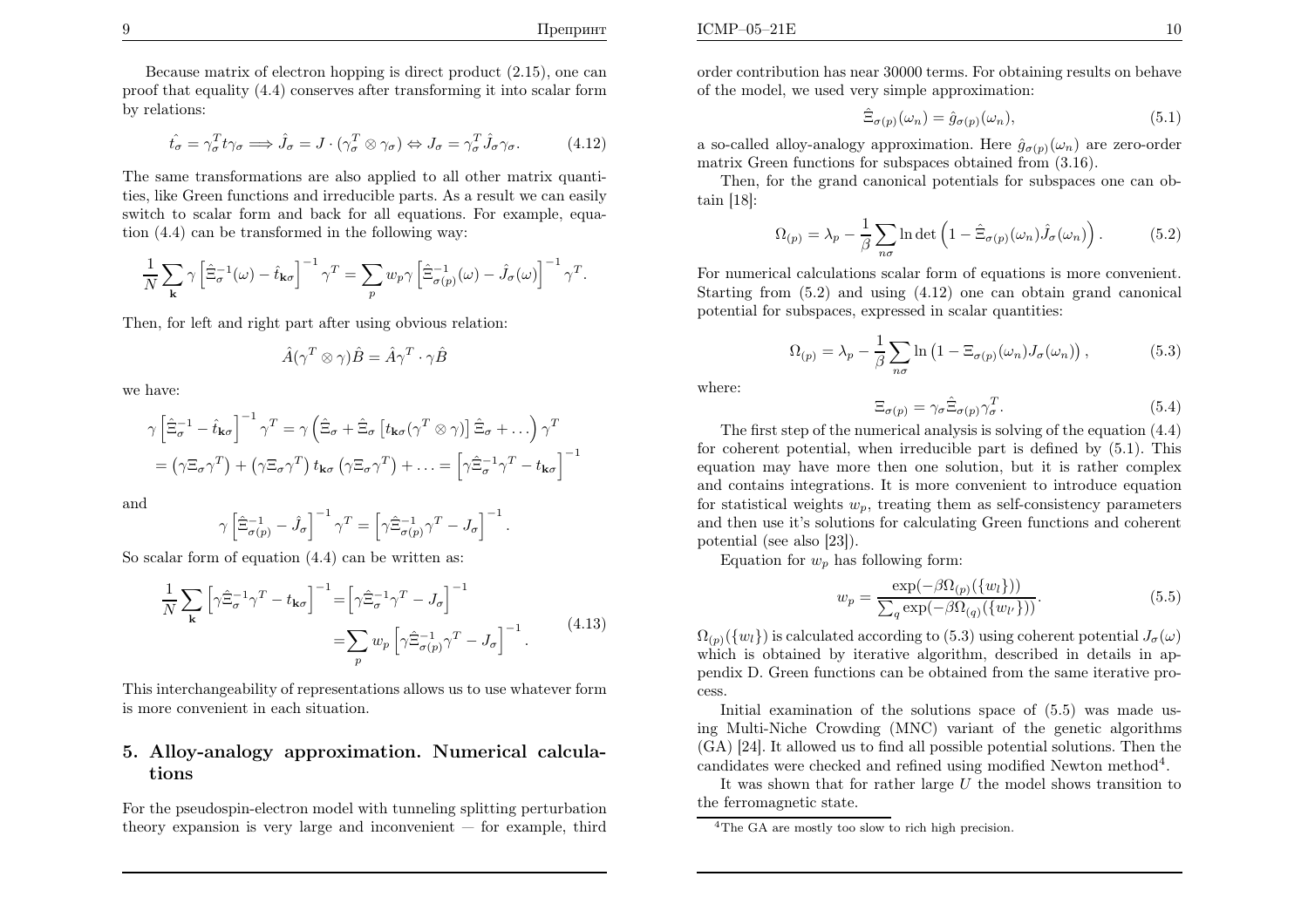

Figure 1. Electron spectrum. Numerical parameters:  $h = -2.0, g = 1.85,$ <br>On  $h = 1.01, H = 4.0, H = 0.22, T = 0.01, W = 1.0, (a) (b) and (c)$  $\Omega = 1.01, U = 4.0, \mu = -0.33, T = 0.01, W = 1.0, (a), (b)$  and (c) corresponds to different solutions:

<sup>ω</sup>

| a.                                      |                                | С                               |
|-----------------------------------------|--------------------------------|---------------------------------|
| $w_{\tilde{3}} = 0.160$                 | $w_{\tilde{3}} = 0.840$        | $w_{\tilde{3}}=0.5$             |
| $w_{\tilde{A}} = 0.840$                 | $w_{\tilde{4}} = 0.160$        | $w_{\tilde{4}}=0.5$             |
| other $w_p = 0$                         |                                |                                 |
| $n = 0.833$                             | $n = 0.833$                    | $n = 0.881$                     |
| $n_{\uparrow} - n_{\downarrow} = 0.518$ | $n_{\uparrow}-n_{\perp}=0.518$ | $n_{\uparrow}-n_{\downarrow}=0$ |
| $S^z = -0.48$                           | $S^z = -0.48$                  | $S^z = -0.48$                   |
| $\Omega_{lat} = -1.95$                  | $\Omega_{lat} = -1.95$         | $\Omega_{lat} = -1.93$          |

Typical situation is the existence of three solution sets for selfconsistency parameters  $w_p$  (Figure 1). One of them corresponds to the paramagnetic <sup>p</sup>hase and two other to the ferromagnetic ordering.

Average value of electron concentrations can be obtained in two different ways. One of them is differentiation of the Grand canonical potential by the chemical potential  $\mu$ . The other way is based on using density of states:

$$
n_{\sigma} = \frac{1}{\beta} \sum_{n} G_{\sigma}(i\omega_{n}).
$$
\n(5.6)

-5 0 5 10

<sup>ω</sup>

c.)

For the AA approac<sup>h</sup> thermodynamically obtained concentrations can get unphysical values for some values of the chemical potential, so thesecond one was used.

Figure <sup>2</sup> presents typical behavior of the electron concentration, depending on chemical potential. One can see that ferromagnetism existsfor electron concentrations near the half-filling, both for  $n < 1$  and  $n > 1$ . Gaps on  $\mu - n$  diagram corresponds to the unperturbed levels, where present iterative algorithm of calculations fails for AA approximation.

The critical Coulombian repulsion  $U$ , shown on Figure 3 is much lower than for ordinary Hubbard model according to [25,26]. Indeed, numerous studies [27–29] revealed that different forms of correlated hopping





Figure 2.  $\mu - n$  diagram.  $h = -2.0, g = 1.85, \Omega = 1.01, U = 4.0,$  $T = 0.01, W = 1.0$ 

favors ferromagnetism including lowering of the critical  $U$  and stabilizing of ferromagnetic ordering.

In addition the model possess <sup>p</sup>hase transition with the change of thetemperature. Figure 4 shows change of the magnetization  $n_{\uparrow} - n_{\downarrow}$  with the temperature.

#### 6. Conclusions

The pseudospin-electron model with tunneling splitting of the vibration mode was investigated. It was shown that correlated hopping formalism is useful for investigating systems with transverse field. The numerical results were obtained within alloy-analogy approximation.

Possibility of the ferromagnetism within alloy-analogy approximation was shown. Ferromagnetism in Hubbard-like models is still controversial [30–32]. In fact, Hubbard model first was proposed as model for describing ferromagnetism in metals. It manifests ferromagnetism for largevalues of  $U$  within mean-field theory [25]. Some other approximations

0,40,60,81,01,21,41,6

-5 0 5 10

 a.) -5 <sup>0</sup> <sup>5</sup> <sup>10</sup> 0,0

b.)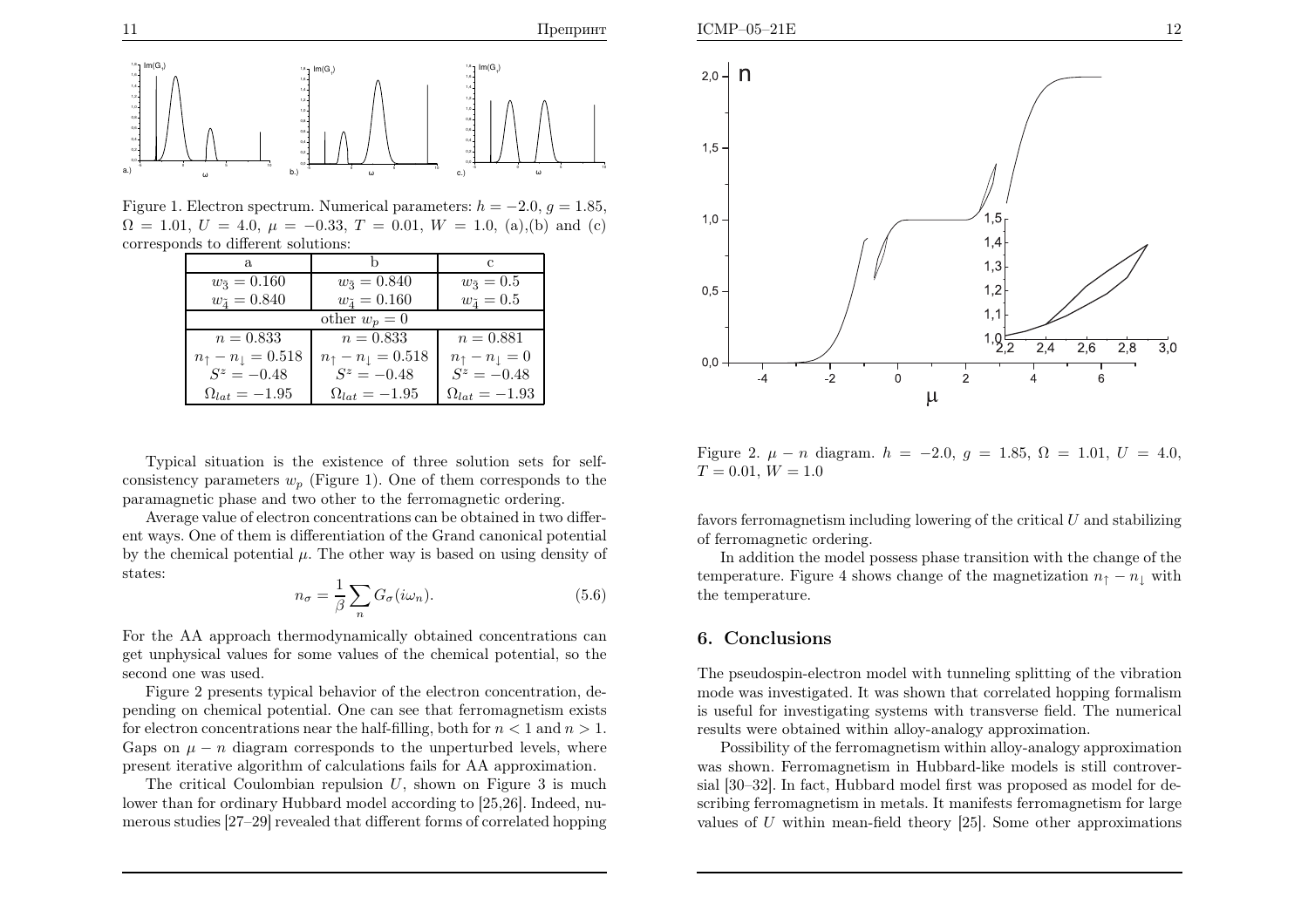

Figure 3. Magnetic <sup>p</sup>hase diagram. <sup>F</sup> denotes regions where ferromagnetism exists. Wavy lines serve as the boundaries of regions, where AAapproximation fails.  $h = -2.0, g = 1.85, \Omega = 1.01, T = 0.01, W = 1.0$ 

leads to ferromagnetism too. Gutzwiller method leads to the ferromagnetism even in case of the Gaussian density of states [26] for substantiallylarge  $U$ . It is generally accepted that ferromagnetic phase cannot develop in the AA approximation because it lacks mechanism for spin-dependent shift of the center of gravity of the Hubbard bands [23,33]. However in recent years other mechanisms of ferromagnetic ordering, where there is no shift in the relative position of the Hubbard bands, were considered [34]. One of them is connected with the redistribution of the electron densities between spin-up and spin-down electrons. Our scheme of solving the equations for the Green functions leads to the ferromagnetism of thatkind.



Figure 4. Dependence of magnetization on temperature.  $h = -2.0$ ,  $g =$ <br>1.95  $\Omega$  = 1.91  $\Omega$  = 1.92  $H = 0.01$   $W = 1.0$ 1.85,  $\Omega = 1.01$ ,  $\mu = 1.62$ ,  $U = 8.0$ ,  $T = 0.01$ ,  $W = 1.0$ 

#### A. Zero-order matrix Green functions

$$
\hat{g}_{\uparrow(1)}(\omega_n) = \begin{pmatrix} \frac{1}{i\omega_n - \lambda_{41}} & 0 & 0 & 0 \\ 0 & \frac{1}{i\omega_n - \lambda_{41}} & 0 & 0 \\ 0 & 0 & 0 & 0 \\ 0 & 0 & 0 & 0 \end{pmatrix}, \ \hat{g}_{\downarrow(1)}(\omega_n) = \begin{pmatrix} \frac{1}{i\omega_n - \lambda_{31}} & 0 & 0 & 0 \\ 0 & \frac{1}{i\omega_n - \lambda_{31}} & 0 & 0 \\ 0 & 0 & 0 & 0 \\ 0 & 0 & 0 & 0 \end{pmatrix}
$$

$$
\hat{g}_{\uparrow(\tilde{1})}\left(\omega_{n}\right) = \begin{pmatrix} \frac{1}{i\omega_{n}-\lambda_{\tilde{4}\tilde{1}}}&0&0&0\\ 0&\frac{1}{i\omega_{n}-\lambda_{\tilde{4}\tilde{1}}}&0&0\\ 0&0&0&0\\ 0&0&0&0\end{pmatrix},\ \hat{g}_{\downarrow(\tilde{1})}\left(\omega_{n}\right) = \begin{pmatrix} \frac{1}{i\omega_{n}-\lambda_{\tilde{3}\tilde{1}}}&0&0&0\\ 0&\frac{1}{i\omega_{n}-\lambda_{\tilde{3}\tilde{1}}}&0&0\\ 0&0&0&0&0\\ 0&0&0&0&0\end{pmatrix}
$$

$$
\hat{g}_{\uparrow(4)}(\omega_n) = \begin{pmatrix} \frac{1}{i\omega_n - \lambda_{41}} & 0 & 0 & 0 \\ 0 & \frac{1}{i\omega_n - \lambda_{41}} & 0 & 0 \\ 0 & 0 & 0 & 0 \\ 0 & 0 & 0 & 0 \end{pmatrix}, \ \hat{g}_{\downarrow(4)}(\omega_n) = \begin{pmatrix} 0 & 0 & 0 & 0 \\ 0 & 0 & 0 & 0 \\ 0 & 0 & \frac{1}{i\omega_n - \lambda_{24}} & 0 \\ 0 & 0 & 0 & \frac{1}{i\omega_n - \lambda_{24}} \end{pmatrix}
$$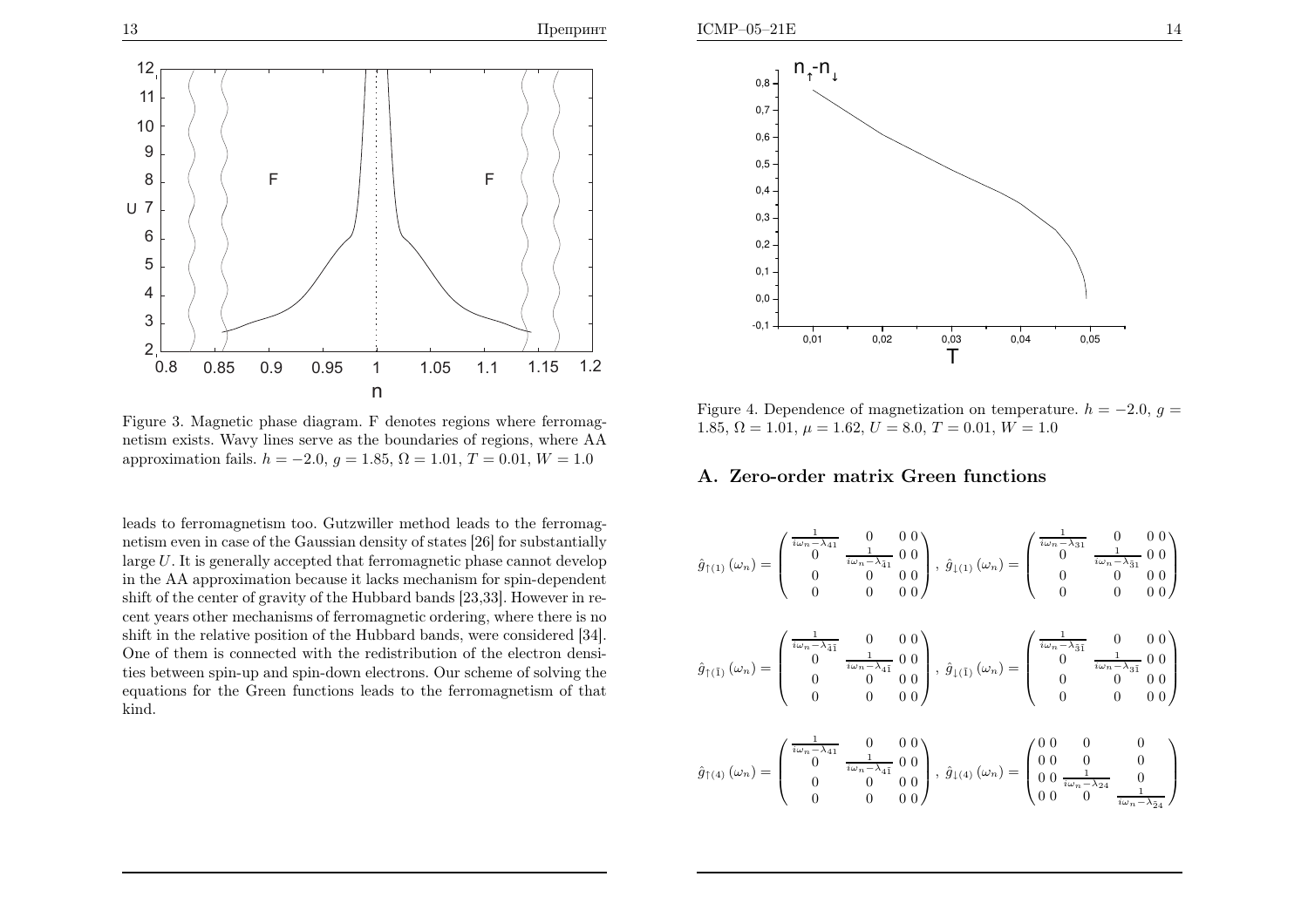where  $g_n^{pq} \equiv g^{pq}(\omega_n)$ .

 Contribution to average values of Hubbard operators in the first orderof perturbation theory from subspace  $|1\rangle$ :

$$
\langle X^{11}\rangle^{(1)} = (t_{\uparrow}^{11}g_{n}^{41}g_{n}^{41} + t_{\uparrow}^{22}g_{n}^{41}g_{n}^{41})\langle X^{11}\rangle_{0}
$$
\n
$$
+ t_{\uparrow}^{11}g_{n}^{41}g_{n}^{41}\langle X^{44}\rangle_{0} + t_{\uparrow}^{22}g_{n}^{41}g_{n}^{41}\langle X^{44}\rangle_{0},
$$
\n
$$
\langle X^{1\tilde{1}}\rangle^{(1)} = (t_{\uparrow}^{21}g_{n}^{\tilde{4}1}g_{0}^{\tilde{1}\tilde{1}} - t_{\uparrow}^{12}g_{n}^{41}g_{0}^{\tilde{1}\tilde{1}}\rangle\langle X^{11}\rangle_{0}
$$
\n
$$
+ t_{\uparrow}^{21}g_{n}^{\tilde{4}1}g_{0}^{\tilde{1}\tilde{1}} - t_{\uparrow}^{12}g_{n}^{41}g_{0}^{\tilde{1}\tilde{1}}\rangle\langle X^{11}\rangle_{0}
$$
\n
$$
- (t_{\uparrow}^{21}g_{n}^{\tilde{4}1}g_{0}^{\tilde{1}\tilde{1}} - t_{\uparrow}^{12}g_{n}^{\tilde{4}1}g_{0}^{\tilde{1}\tilde{1}}\rangle\langle X^{11}\rangle_{0},
$$
\n
$$
\langle X^{\tilde{1}1}\rangle^{(1)} = -(t_{\uparrow}^{21}g_{n}^{41}g_{0}^{\tilde{1}} - t_{\uparrow}^{22}g_{n}^{41}g_{0}^{\tilde{1}}\rangle\langle X^{\tilde{1}\tilde{1}}\rangle_{0},
$$
\n
$$
\langle X^{\tilde{1}1}\rangle^{(1)} = (t_{\uparrow}^{11}g_{n}^{41}g_{0}^{\tilde{1}\tilde{1}} - t_{\uparrow}^{12}g_{n}^{41}g_{0}^{\tilde{1}\tilde{1}}\rangle\langle X^{\tilde{1}\tilde{1}}\rangle_{0},
$$
\n
$$
\langle X^{\tilde{1}\tilde{1}}\rangle^{(1)} = (t_{\uparrow}^{11}g_{n}^{41}g_{n}^{\
$$

## C. Summation over wave vectors in the matrix form

After introducing some density of states  $\rho(t)$  we can write:

$$
\hat{G}_{imp,\sigma}(\omega) = \int dt \rho(t) (\hat{\Xi}_{\sigma}^{-1}(\omega) - \hat{\alpha}_{\sigma}t)^{-1},
$$

where  $\hat{\alpha}_{\sigma} = \gamma^T \otimes \gamma$ .

$$
\hat{g}_{\uparrow(\tilde{4})}\left(\omega_{n}\right)=\begin{pmatrix}\frac{1}{i\omega_{n}-\lambda_{\tilde{4}\tilde{1}}}&0&0&0\\0&\frac{1}{i\omega_{n}-\lambda_{\tilde{4}\tilde{1}}}&0&0\\0&0&0&0&0\\\end{pmatrix},\ \hat{g}_{\downarrow(\tilde{4})}\left(\omega_{n}\right)=\begin{pmatrix}0&0&0&0\\0&0&\frac{1}{i\omega_{n}-\lambda_{\tilde{2}\tilde{4}}}&0\\0&0&0&0&0\\\end{pmatrix}
$$

$$
\hat{g}_{\uparrow(2)}\left(\omega_{n}\right)=\begin{pmatrix}0&0&0&0\\0&0&\frac{1}{i\omega_{n}-\lambda_{2\tilde{3}}}&0\\0&0&\frac{1}{i\omega_{n}-\lambda_{2\tilde{3}}}&0\\0&0&\frac{1}{i\omega_{n}-\lambda_{2\tilde{3}}}&0\\\end{pmatrix},\ \hat{g}_{\downarrow(2)}\left(\omega_{n}\right)=\begin{pmatrix}0&0&0&0\\0&0&0&0\\0&0&\frac{1}{i\omega_{n}-\lambda_{2\tilde{4}}}&0\\0&0&\frac{1}{i\omega_{n}-\lambda_{2\tilde{4}}}&0\\\end{pmatrix}
$$

$$
\hat{g}_{\uparrow(\tilde{2})}\left(\omega_{n}\right)=\begin{pmatrix}0&0&0&0&0\\0&0&0&0&0\\0&0&\frac{1}{i\omega_{n}-\lambda_{2\tilde{3}}}&0\\0&0&\frac{1}{i\omega_{n}-\lambda_{2\tilde{3}}}&0\\\end{pmatrix},\ \hat{g}_{\downarrow(\tilde{2})}\left(\omega_{n}\right)=\begin{pmatrix}0&0&0&0&0\\0&0&0&0&0\\0&0&\frac{1}{i\omega_{n}-\lambda_{\tilde{2}\tilde{4}}}&0\\0&0&0&\frac{1}{i\omega_{n}-\lambda_{\tilde{2}\tilde{4}}}&0\\\end{pmatrix}
$$

$$
\hat{g}_{\uparrow(3)}\left(\omega_{n}\right)=\begin{pmatrix}0&0&0&0&0&0\\0&0&0&0&0&0\\0&0&\frac{1}{i\omega_{n}-\lambda_{2\tilde{3}}}&0\\0&0&\frac{1}{i\omega_{n
$$

## B. Samples of perturbation theory results

Analytical view of first order of perturbation theory for grand canonical potential for subspace  $|1\rangle$ :

$$
\begin{array}{c} t_{22}(\omega_n)t_{11}(\omega_\nu)(g_n^{\tilde{4}1}g_\nu^{41}g_\nu^{41}+g_n^{\tilde{4}1}g_n^{\tilde{4}1}g_\nu^{41}-g_\nu^{41}g_\nu^{41}g_{n-\nu}^{11}+g_n^{\tilde{4}1}g_n^{\tilde{1}1}g_{n-\nu}^{11})+\\ t_{11}(\omega_n)t_{22}(\omega_\nu)(g_n^{41}g_\nu^{41}g_\nu^{41}+g_n^{41}g_n^{41}g_\nu^{41}-g_\nu^{41}g_\nu^{41}g_{n-\nu}^{11}+g_n^{41}g_n^{41}g_{n-\nu}^{11})+\\ t_{11}(\omega_n)t_{11}(\omega_\nu)(g_n^{41}g_\nu^{41})+\\ t_{22}(\omega_n)t_{22}(\omega_\nu)(g_n^{41}g_\nu^{41})+\\ t_{22}(\omega_n)t_{22}(\omega_\nu)(g_n^{41}g_\nu^{41})+\\ t_{12}(\omega_n)t_{12}(\omega_\nu)(g_\nu^{41}g_\nu^{41}g_{n-\nu}^{11}-g_n^{41}g_n^{41}g_{n-\nu}^{11}+g_n^{41}g_\nu^{41}g_0^{11}-g_n^{41}g_\nu^{41}g_0^{11})+\\ t_{21}(\omega_n)t_{21}(\omega_\nu)(g_n^{41}g_\nu^{41}g_{n-\nu}^{11}-g_n^{41}g_n^{41}g_{n-\nu}^{11}+g_n^{41}g_\nu^{41}g_0^{11}-g_n^{41}g_\nu^{41}g_0^{11})+\\ t_{12}(\omega_n)t_{21}(\omega_\nu)(g_n^{41}g_\nu^{41}-g_n^{41}g_\nu^{41}g_\nu^{41}-g_n^{41}g_n^{41}g_\nu^{41}-g_n^{41}g_\nu^{41}g_0^{11}+g_\nu^{41}g_\nu^{41}g_0^{11})+\\ t_{21}(\omega_n)t_{12}(\omega_\nu)(g_n^{41}g_\nu^{41}-g_n^{41}g_\nu^{41}g_\nu^{41}-g_n^{41}g_n^{41}g_\nu^{41}-g_n^{41}g_\nu^{41}g_0^{1
$$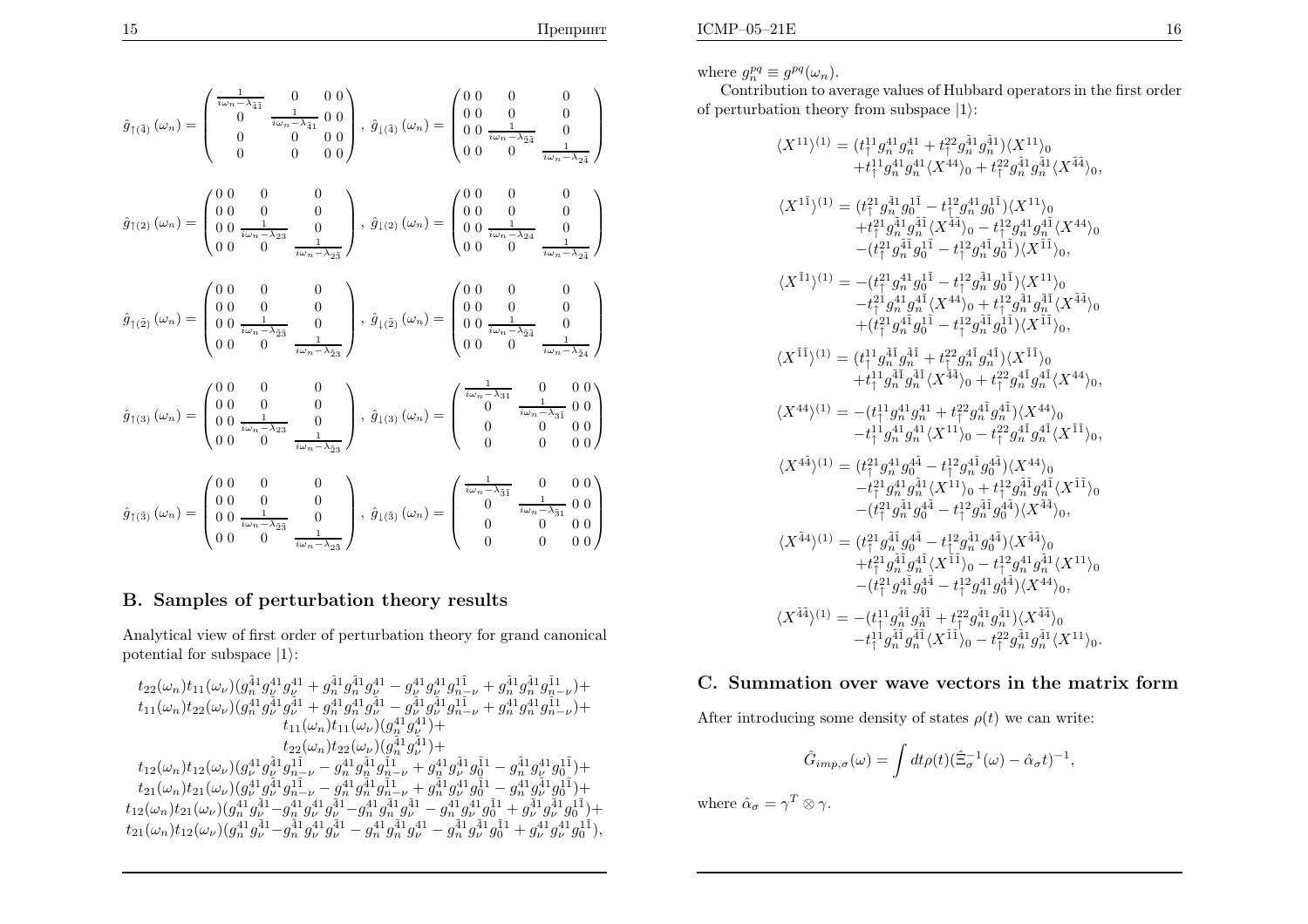Rank of the matrix  $\hat{\alpha}_{\sigma}$  is 1 so:

$$
\det(\hat{\Xi}_{\sigma}^{-1}(\omega) - \hat{\alpha}_{\sigma}t) = Kt + \det(\hat{\Xi}_{\sigma}^{-1}(\omega)) \equiv Kt + b,
$$

where

$$
K = -\begin{vmatrix} \alpha^{11} & \alpha^{12} & \alpha^{13} & \alpha^{14} \\ (\hat{\Xi}_{\sigma}^{-1})^{21} & (\hat{\Xi}_{\sigma}^{-1})^{22} & (\hat{\Xi}_{\sigma}^{-1})^{23} & (\hat{\Xi}_{\sigma}^{-1})^{24} \\ (\hat{\Xi}_{\sigma}^{-1})^{31} & (\hat{\Xi}_{\sigma}^{-1})^{32} & (\hat{\Xi}_{\sigma}^{-1})^{33} & (\hat{\Xi}_{\sigma}^{-1})^{34} \\ (\hat{\Xi}_{\sigma}^{-1})^{41} & (\hat{\Xi}_{\sigma}^{-1})^{42} & (\hat{\Xi}_{\sigma}^{-1})^{43} & (\hat{\Xi}_{\sigma}^{-1})^{44} \end{vmatrix}
$$

$$
-\begin{vmatrix} (\hat{\Xi}_{\sigma}^{-1})^{11} & (\hat{\Xi}_{\sigma}^{-1})^{12} & (\hat{\Xi}_{\sigma}^{-1})^{13} & (\hat{\Xi}_{\sigma}^{-1})^{14} \\ \alpha^{21} & \alpha^{22} & \alpha^{23} & \alpha^{24} \\ (\hat{\Xi}_{\sigma}^{-1})^{31} & (\hat{\Xi}_{\sigma}^{-1})^{32} & (\hat{\Xi}_{\sigma}^{-1})^{33} & (\hat{\Xi}_{\sigma}^{-1})^{34} \\ (\hat{\Xi}_{\sigma}^{-1})^{41} & (\hat{\Xi}_{\sigma}^{-1})^{42} & (\hat{\Xi}_{\sigma}^{-1})^{43} & (\hat{\Xi}_{\sigma}^{-1})^{44} \end{vmatrix}
$$

$$
-\begin{vmatrix} (\hat{\Xi}_{\sigma}^{-1})^{11} & (\hat{\Xi}_{\sigma}^{-1})^{12} & (\hat{\Xi}_{\sigma}^{-1})^{13} & (\hat{\Xi}_{\sigma}^{-1})^{14} \\ (\hat{\Xi}_{\sigma}^{-1})^{21} & (\hat{\Xi}_{\sigma}^{-1})^{22} & (\hat{\Xi}_{\sigma}^{-1})^{23} & (\hat{\Xi}_{\sigma}^{-1})^{24} \\ \alpha^{31} & \alpha^{32} & \alpha^{33} & \alpha^{34} \\ (\hat{\Xi}_{\sigma}^{-1})^{41} & (\hat{\Xi}_{\sigma}^{-1})^{42} & (\hat{\Xi}_{\sigma}^{-1})^{43} & (\hat{\Xi}_{\sigma}^{-1})^{44} \end{vmatrix}
$$

$$
-\begin{vmatrix} (\hat{\Xi}_{\sigma}^{-1})^{11} & (\hat{\Xi}_{\sigma}^{-1})^{12} & (\hat{\Xi
$$

Algebraic adjunct  $\Delta_{ij}$  of matrix  $(\hat{\Xi}_{\sigma}^{-1}(\omega) - \hat{\alpha}_{\sigma}t)$  with indices  $i, j$  is equa<sup>l</sup> to:

$$
\Delta_{ij} = \frac{\partial \det(\hat{\Xi}_{\sigma}^{-1}(\omega) - \hat{\alpha}_{\sigma}t)}{\partial(\hat{\Xi}_{\sigma}^{-1})^{ij}} = \frac{\partial K}{\partial(\hat{\Xi}_{\sigma}^{-1})^{ij}}t + \frac{\partial \det(\hat{\Xi}_{\sigma}^{-1})}{\partial(\hat{\Xi}_{\sigma}^{-1})^{ij}} \equiv \delta K_{ij}t + \delta b_{ij}.
$$

It is obvious that

$$
\delta b_{ij} = \frac{\partial \det(\hat{\Xi}_{\sigma}^{-1})}{\partial (\hat{\Xi}_{\sigma}^{-1})^{ij}} = (-1)^{i+j} \cdot \text{minor}((\hat{\Xi}_{\sigma}^{-1}), i, j).
$$

Thus, elements of inverted matrix are:

$$
((\hat{\Xi}_{\sigma}^{-1} - \hat{\alpha}_{\sigma}t)^{ij} = \frac{\Delta_{ji}}{\det(\hat{\Xi}_{\sigma}^{-1} - \hat{\alpha}_{\sigma}t)},
$$

and after some algebraic transformations we get

$$
(\hat{\Xi}_{\sigma}^{-1} - \hat{\alpha}_{\sigma}t)^{ij} = \frac{\delta K_{ji}}{K} + \frac{1}{K} \left( \frac{\delta b_{ji} - \frac{\delta K_{ji}b}{K}}{t - (-\frac{\delta K_{ji}b}{K})} \right).
$$

So, finally we have:

$$
(\hat{G}_{imp,\sigma})^{ij} = \int \rho(t) \left( C_1^{ij} + \frac{C_2^{ij}}{t - t_0^{ij}} \right) dt,
$$

where

$$
C_1^{ij} = \frac{\delta K_{ji}}{K},
$$
  
\n
$$
C_2^{ij} = \frac{\delta b_{ji}}{K} - \frac{\delta K_{ji}b}{K^2},
$$
  
\n
$$
t_0^{ij} = -\frac{\delta K_{ji}b}{K},
$$

and after the integration:

$$
\begin{aligned}\n(\hat{G}_{imp,\sigma})^{ij} &= C_1^{ij} + \\
+i C_2^{ij} \cdot \mathbf{sign}\left(\mathbf{Im}\left(t_0^{ij}\right)\right) \sqrt{\pi} e^{-(t_0^{ij})^2} \text{erfc}\left(-i \cdot \mathbf{sign}\left(\mathbf{Im}\left(t_0^{ij}\right)\right) t_0^{ij}\right).\n\end{aligned}
$$

# $\mathbf D.$  Algorithm for calculating  $\Omega_{(p)}(\{w_l\})$

First, we select initial condition for  $J_{\sigma}(\omega)$ :

 $J^0_\sigma(\omega) = iW,$ 

where  $W$  is initial band width. Then the following iteration method is used. used:

$$
\sim
$$

$$
G_{\sigma(p)} = \left(1 - \left(\gamma_{\sigma}\hat{g}_{\sigma(p)}\gamma_{\sigma}^{T}\right)J_{\sigma}\right)^{-1}\left(\gamma_{\sigma}\hat{g}_{\sigma(p)}\gamma_{\sigma}^{T}\right)J_{\sigma},
$$

2.

1.

$$
G_{\sigma} = \sum_{p} w_{p} G_{\sigma(p)},
$$

 $\Xi_{\sigma}^{-1} = G_{\sigma}^{-1} + J_{\sigma},$ 

3.

4.

$$
G_{\sigma} = \int dt \rho(t) \left[\Xi_{\sigma}^{-1} - t\right]^{-1},
$$

where  $\rho$  is Gaussian density of states:

$$
\rho(t) = \frac{1}{\sqrt{\pi}} \exp\left(-t^2\right), \quad W = 1,
$$

5.

$$
J_{\sigma} = \Xi_{\sigma}^{-1} - (G_{\sigma})^{-1}.
$$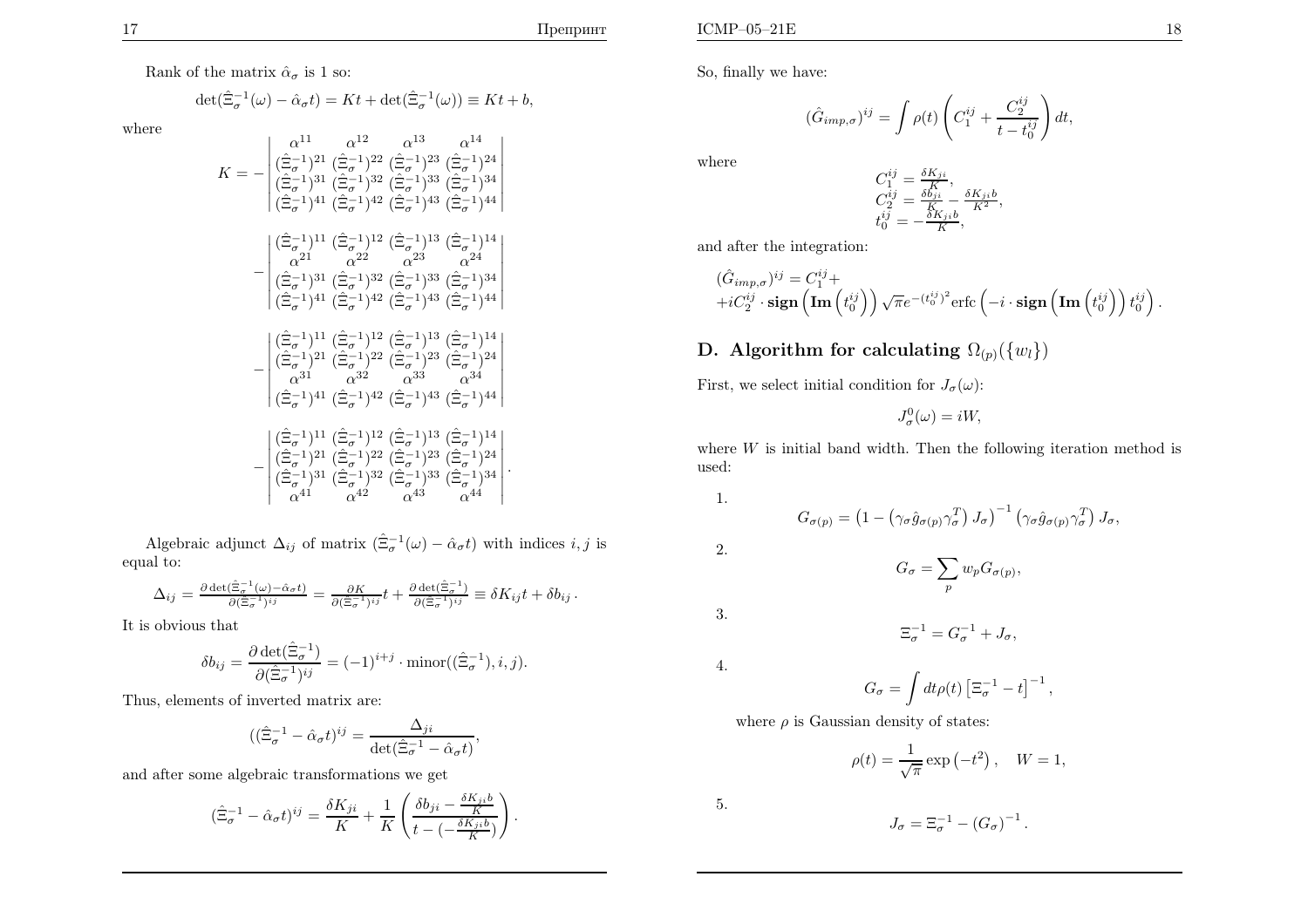Then, using obtained coherent potential  $J_{\sigma}$  we can calculate grand canonical potentials for subspaces:

$$
\Omega_{(p)} = \lambda_p - \frac{1}{\beta} \int d\omega n_+(\omega) \operatorname{Im} \ln \left[1 - \left(\gamma_\sigma \hat{g}_{\sigma(p)}(\omega - i\delta)\gamma_\sigma^T\right) J_\sigma(\omega - i\delta)\right].
$$

#### References

- 1. M¨uller K.A., Z. Phys. B, vol. 80, <sup>193</sup> (1990).
- 2. Matsushita E., Phys.Rev. B, vol. 51, No 24, <sup>17332</sup> (1995).
- 3. M¨uller K.A., Phase Transitions (special issue) (1988)
- 4. Stasyuk I.V., Havrylyuk Yu., Preprint of the Institute for CondensedMatter Physics, ICMP-98-18E, p. <sup>20</sup> (1998)
- 5. Farenyuk O.Ya., Shvaika A.M., Preprint of the Institute for Condensed Matter Physics, ICMP-99-21U (1999).
- 6. Stasyuk I.V., Shvaika A.M., Tabunshchyk K.V., Cond. Matt. Phys., vol. 2, No 1(17), <sup>109</sup> (1999).
- 7. Stasyuk I.V., Shvaika A.M., Schachinger, E., Physica C., vol. 213, 57, (1993).
- 8. Stasyuk I.V., Shvaika A.M., Ferroelectrics, vol. 192, <sup>1</sup> (1997).
- 9. Stasyuk I.V., Shvaika A.M., Preprint of the Institute for CondensedMatter Physics, ICMP-92-15P, <sup>26</sup> (1992).
- 10. Izyumov, Yu.A., Letfulov, B.M., J. Phys.: Cond. Matter, vol 2, <sup>8905</sup>(1990)
- 11. Stasyuk I.V., Shvaika A.M., J. Phys. Studies., vol. 3, No 2., <sup>177</sup>(1999).
- 12. Stasyuk I.V., Shvaika A.M., Tabunshchyk K.V., Ukrainian Journ. of Phys., vol. 45, <sup>520</sup> (2000).
- 13. Stasyuk I.V., Shvaika A.M., Cond. Matt. Phys., vol. 3, 134. (1994)
- 14. Stasyuk I.V., Shvaika A.M., Danyliv O.D., Molecular Physics Reports, vol. 9, <sup>61</sup> (1995).
- 15. O.D.Danyliv, Physica C: Superconductivity 309, No. 3-4, <sup>303</sup> (1998)
- 16. Stasyuk I.V., Shvaika A.M., Acta Physica Polonica A, vol.84, <sup>293</sup>(1993)
- 17. Shvaika A.M., Phys. Rev. B., vol. 67, No 7, <sup>075101</sup> (2003).
- 18. Shvaika A. M., Phys. Rev. B, vol. 64, No 2, <sup>2358</sup> (2000)
- 19. Georges A., Kotliar G., Krauth W., Rozenberg M., Reviews of Modern Physics, vol. 68, <sup>13</sup> (1996)
- 20. Shiller A., Phys. Rev. B, vol 60, <sup>15660</sup> (1999)
- 21. Metzner W., Phys. Rev. B, vol 43, <sup>8549</sup> (1991)
- 22. Brandt U., Mielsch C., Z. Phys. B: Condens. Matter, vol 75, <sup>365</sup>(1989); vol 79, 295, (1990); vol 82, <sup>37</sup> (1991)
- 23. Potthoff M., Herrman T., Wegner T., Nolting W., Phys. Stat. Sol. (b), vol. 210, <sup>199</sup> (1998)
- 24. Cedeno W., Vemuri V.R., Theoretical Computer Science, vol. 229, No 1, <sup>177</sup> (1999)
- 25. Penn D.R., Phys. Rev. vol. 142, No 2, <sup>350</sup> (1966)
- 26. Fazekas P., Menge B., Muller-Hartman E., Z. Phys. <sup>B</sup> vol. 78, <sup>69</sup>(1990)
- 27. Vollhardt D., Blümer N., Held K., Kollar M., Schlipf J., Ulmke M., Wahle J., Advances in Solid State Physics, No 38, <sup>383</sup> (1999).
- 28. Vollhardt D., Blümer N., Held K., Kollar M., Lecture Notes in Physics, Vol. 580, <sup>191</sup> (Springer, Heidelberg, 2001); arXiv:condmat/0012203 (2000)
- 29. Kollar M., Vollhardt D., Phys. Rev. B, No 63, <sup>045107</sup> (2001).
- 30. Rudin S.,Mattis D.C., Phys Lett. vol. 110A, <sup>273</sup> (1985)
- 31. Hirsch J.E., Phys. Rev. B, vol. 31, <sup>4403</sup> (1985)
- 32. Tasaki H., Prog. Theor. Phys., vol. 99, <sup>489</sup> (1998)
- 33. Schneider J., Drchal V., Phys. Stat. Sol. (b), vol. 68, <sup>207</sup> (1975)
- 34. Hirsch J.E., Phys. Rev. B, 59, <sup>6256</sup> (1999).